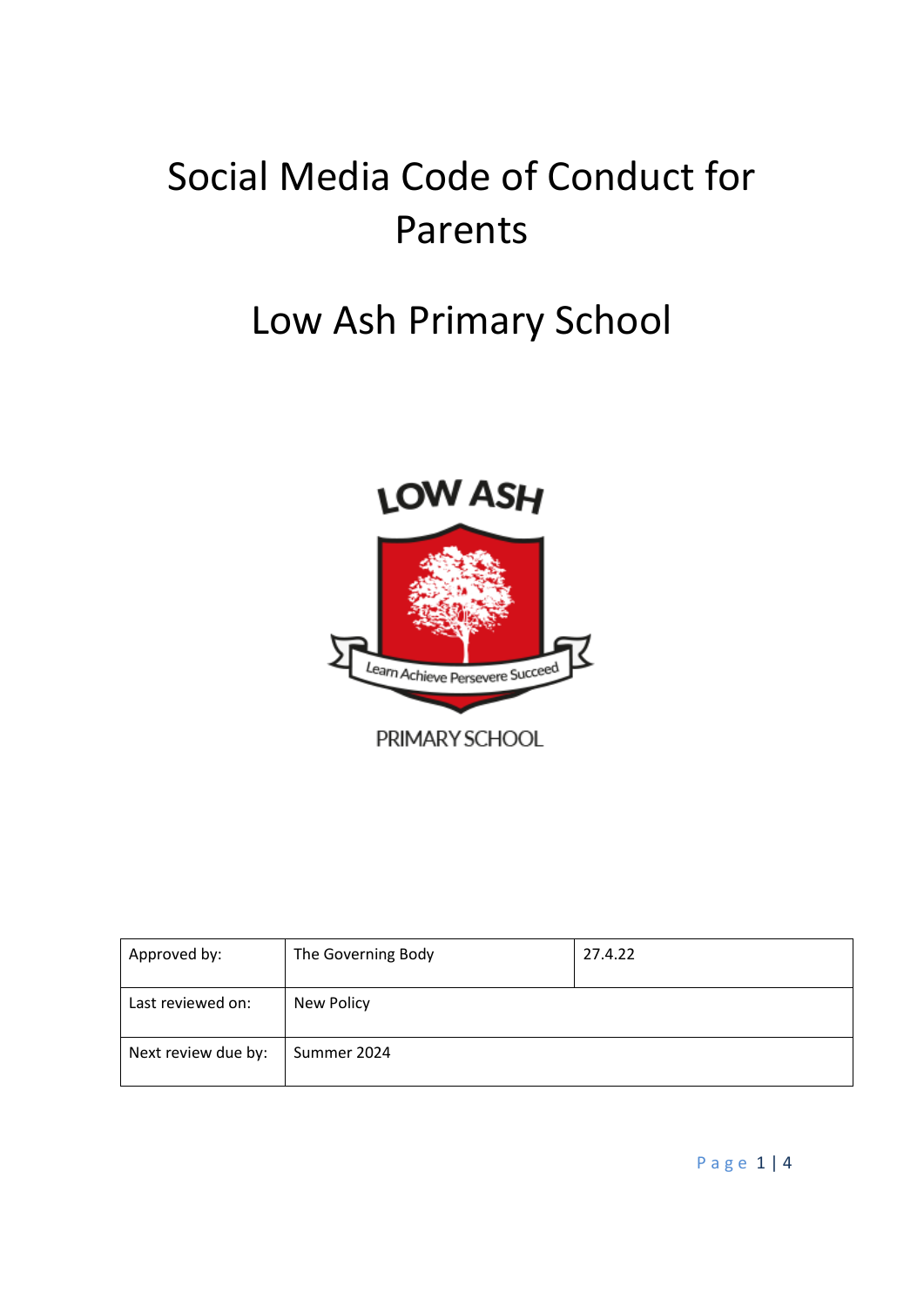#### **Introduction**

Low Ash Primary School understands the benefits of using social media; however if misused, the school community can be negatively affected, such as by damaging the school's reputation. This code of conduct sets out clear procedures for how we expect parents to conduct themselves on social media and when using messenger apps, such as WhatsApp.

#### **1. Legal framework**

This policy has due regard to statutory legislation, including, but not limited to, the following:

- Data Protection Act 1998
- Defamation Act 2013
- Protection of Freedoms Act 2012 (as amended)

## **2. E-safety and social media conduct**

Low Ash Primary School expects parents to behave in a civilised nature online and will not tolerate any of the following behaviour online:

- Posting defamatory 'statuses' about fellow parents, pupils, the school or its employees
- Complaining about the school's values and methods on social media

The school has a complaints procedure policy in place, to avoid parents broadcasting grievances online.

- Parents will be made aware of their responsibilities regarding their use of social networking and their conduct online.
- Breaches of this code of conduct will be taken seriously by the school and, in the event of illegal, defamatory, or discriminatory content, breaches could lead to prosecution.
- Parents will not attempt to 'friend' or 'follow' any member of staff on social media.
- Parents are instructed not post anonymously or under an alias to evade the guidance given in this code of conduct.
- Low Ash Primary School retains the right to request any damaging material to be removed from social media websites.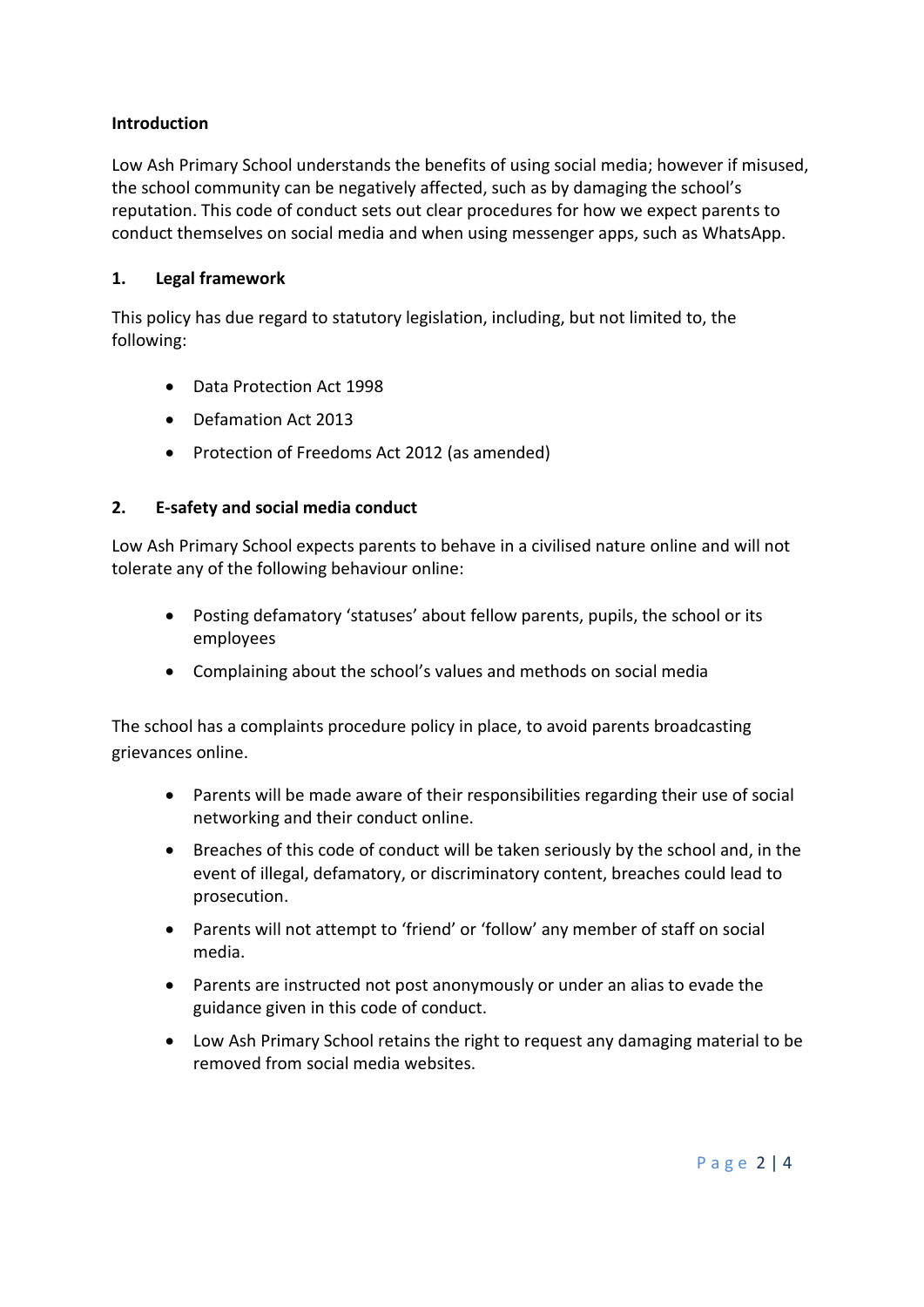## **3. Online messaging**

Low Ash Primary School expects parents to use messaging apps, such as WhatsApp, for purposes beneficial to themselves and the school, and will not accept any of the following behaviour:

- Sending abusive messages to fellow parents
- Sending abusive messages about members of staff, parents or the school
- Sending abusive messages to members of staff

The school appreciates the simplicity and ease of instant messaging online; keeping in contact outside of school can benefit the school community by keeping the school community closer.

- Should any problems arise from contact over messaging apps, the school will act quickly by contacting parents directly, to stop any issues continuing.
- Low Ash Primary School can request a meeting with parents if any misconduct, such as sending abusive messages or posting defamatory statuses, occurs online.
- The school's complaints procedure will be followed as normal if any members of the governing body or Friends of Low Ash cause any discrepancies through their conduct whilst using online messaging.
- The headteachers can, with the permission of the parent, view messages sent between members of the parental body in order to deal with problems quickly and effectively.
- The headteachers can request that 'group chats' are closed down should any problems continue between parents or parental bodies.

#### **4. Monitoring and review**

- The Co-Headteachers will review this code of conduct on a regular basis and will communicate any changes to all parents, Governors and staff
- All parents will be required to read this code of conduct and sign the agreement form should any changes be made.

Signed: …………………………………………………………. Chair of Governors